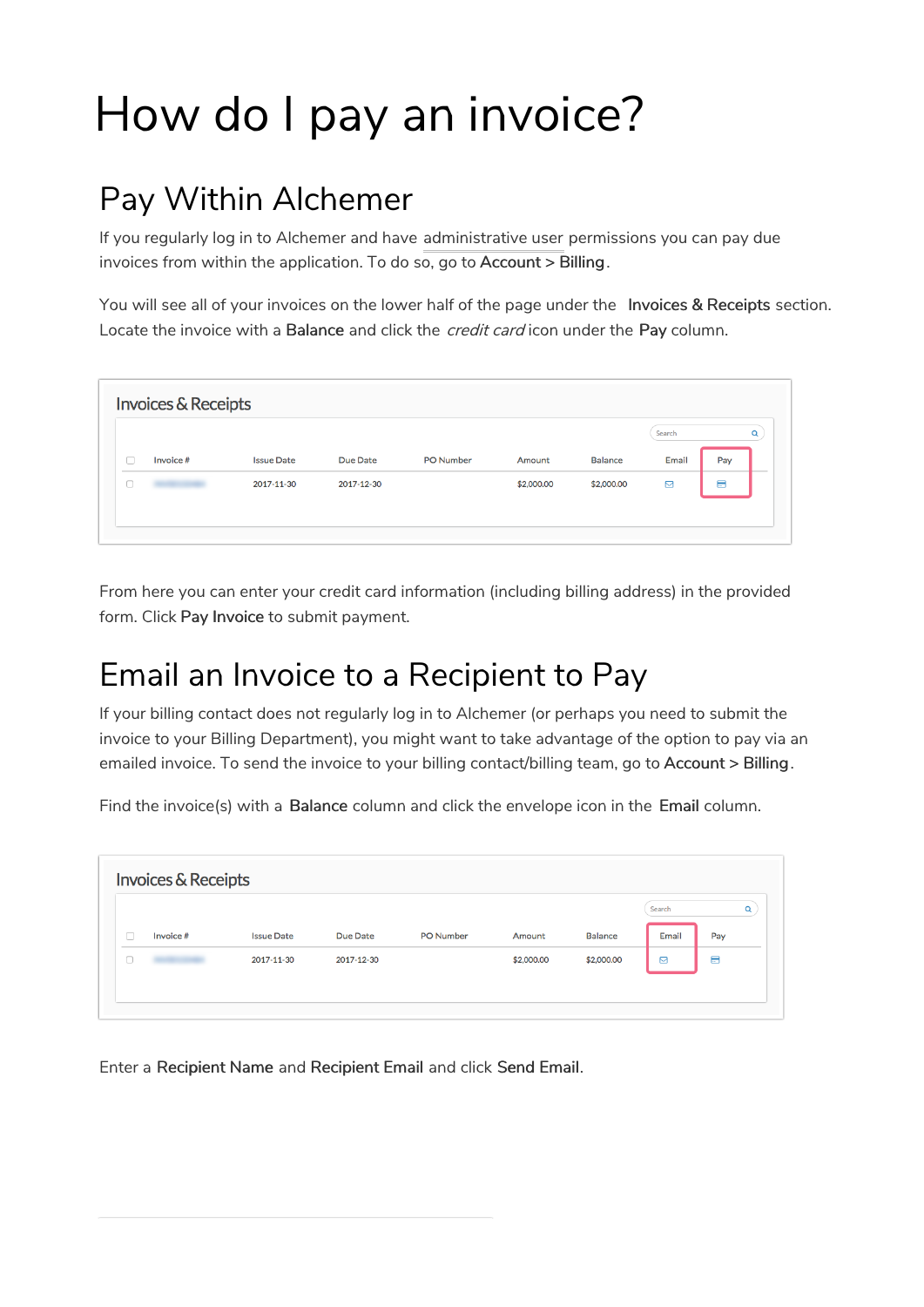| Email Invoice: #                       |
|----------------------------------------|
| <b>Recipient Information</b>           |
| *Recipient Name                        |
| John Smith                             |
| *Recipient Email                       |
| john.smith@company.net                 |
| <b>Sender Information</b>              |
| *Sender Name                           |
| Sue Thomas                             |
| *Sender Organization                   |
| Company LLC                            |
|                                        |
| <b>Never Mind</b><br><b>Send Email</b> |

The recipient will receive an email like the below example email.

| Hello John Smith,                                                                                    |           |  |  |  |
|------------------------------------------------------------------------------------------------------|-----------|--|--|--|
| Sue Thomas from Company LLC sent you the following link to                                           | Invoice # |  |  |  |
| /invoice/pay-email-invoice/id/<br>https://                                                           |           |  |  |  |
| If you are not the appropriate person to receive this email, please forward it along to whomever is. |           |  |  |  |
|                                                                                                      |           |  |  |  |
| <b>Emailed Invoice Example</b>                                                                       |           |  |  |  |

## Invoice Email Example:

Hello John Smith,

Sue Thomas from Company LLC sent you the following link to Alchemer Invoice #1234

If you are not the appropriate person to receive this email, please forward it along to whomever is.

When the recipient clicks the link within the email to view the invoice they will have an option to Pay the invoice. To pay the balance on the invoice, the recipient can click on the Pay link located in the upper-right portion of the invoice.